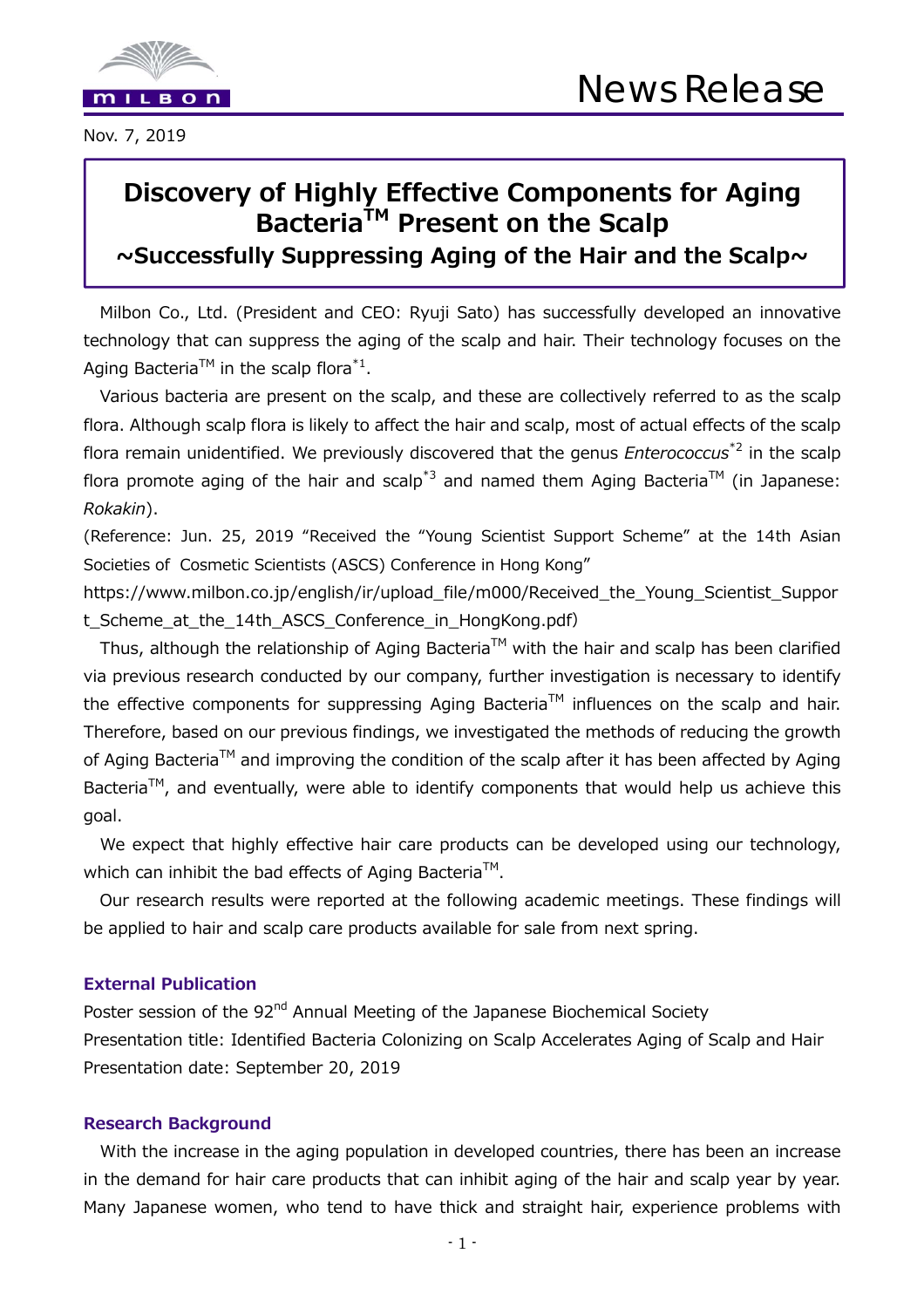

respect to hair quality because aging reduces hair stiffness, resulting in hair appearing wavy and hardening. Owing to these conditions, the hairstyles are limited for these women. However, No definite method for essential resolving these issue has been developed now.

We previously conducted a large-scale survey on the hair and scalp with over 3,000 Japanese women and found that women with progressive aging of the hair and scalp had a lot of *Enterococcus* on their scalp. We have clarified that *Enterococcus* promotes aging of scalp cells and can affect hair formation (Figure 1). Thus, to inhibit age-related changes in the hair and scalp, we developed technology that can suppress effects of *Enterococcus* presents on the scalp.

#### **Research Results**

 We investigated various components from the following three points to inhibit age-related changes in the hair and scalp by suppressing effects of *Enterococcus*.

#### 1. Inhibiting the growth of *Enterococcus*

Scalp flora is constituted of various bacteria in addition to Enterococcus maintaining a delicate balance. Therefore, a component that can sterilize all the bacteria on the scalp would not be ideal. That's the reason why we needed to find a component that would only inhibit the growth of *Enterococcus*. After investigating various components, we discovered that the addition of a certain concentration of glycine<sup>\*4</sup> enabled the inhibition of the growth of only *Enterococcus* (Figure 2A).

2. Reducing the aging-promoting components produced by *Enterococcus*

We confirmed that *Enterococcus* produces components that promote aging; therefore, we attempted to identify components that could inhibit the production of aging-promoting components. Consequently, we discovered that phytic acid<sup>\*5</sup> had marked inhibitory effects (Figure 2B).

3. Inhibiting cellular aging

In a previous study, we found that the aged scalp cells had an inhibitory effect on the growth of hair follicle cells that control hair formation. In addition to bacteria effects, cellular aging needs to be inhibited for effective suppression of age-related changes in the hair. As a result of investigating components that could inhibit cellular aging, we discovered that magnesium ascorbyl phosphate<sup>\*6</sup> and  $\delta$ -tocopherol<sup>\*7</sup> are particularly effective (Figure 2C).

 We prepared a scalp serum containing the four above-mentioned components; 10 female monitors continuously used it for 6 months. As a result, we confirmed that the percentage of *Enterococcus* in the scalp flora decreased, hair loss reduced, and torsional rigidity modulus\*8 of newly grown hair increased (Figure 3). In the future, Milbon Co., Ltd will develop hair and scalp care products focusing on scalp flora utilizing this technology to help affected women with limited hairstyles, and result in keeping their hair beautiful throughout their lives.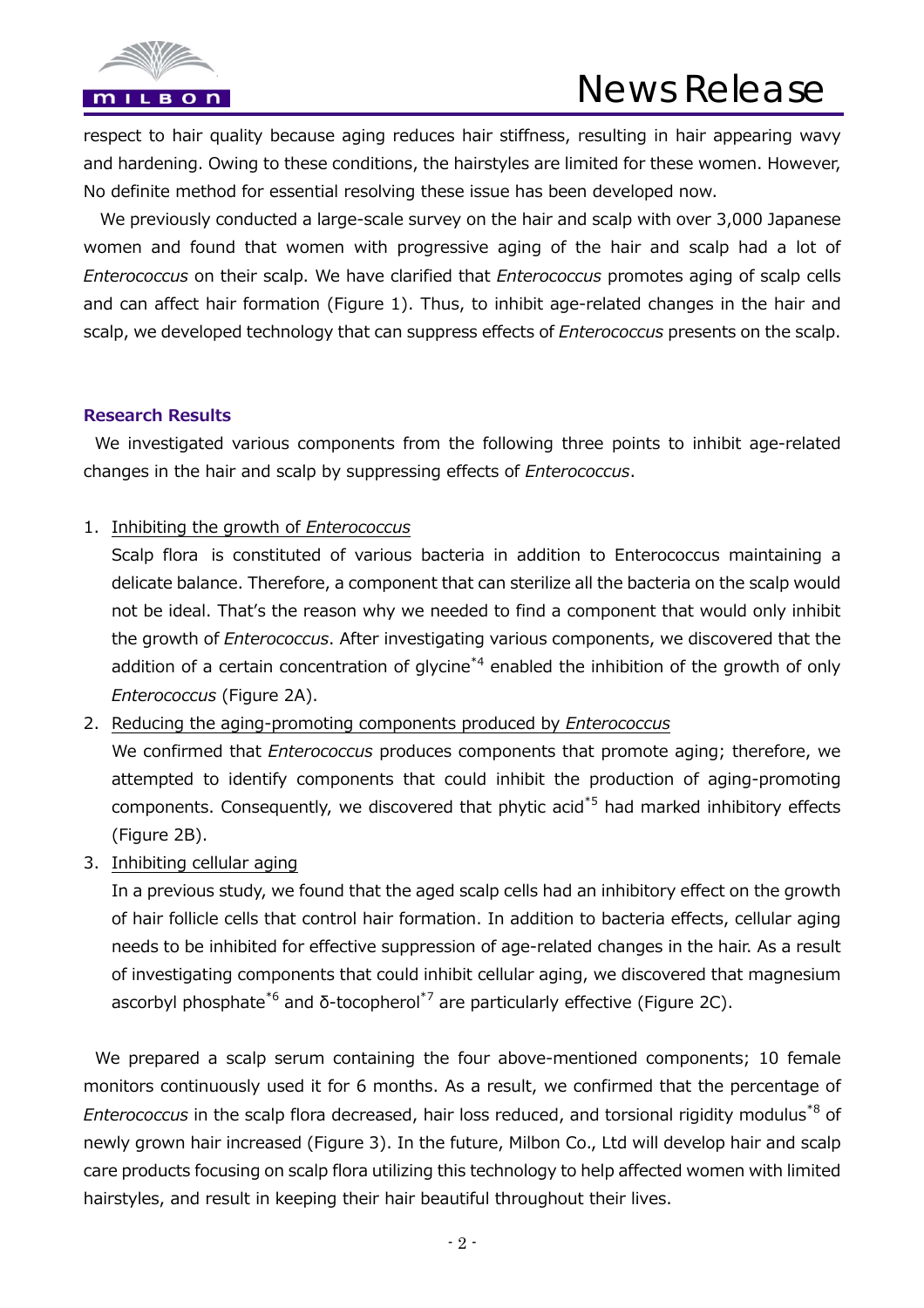



Figure 1. Mechanism by which *Enterococcus* promotes aging

- ① *Enterococcus* ages scalp cells.
- ② Aged scalp cells inhibit the growth of hair follicle cells.



A Inhibitory effect of glycine on the growth of *Enterococcus*. The addition of glycine suppresses the growth of *Enterococcus*.

- B Suppressing effect of phytic acid on the production of aging-promoting components by *Enterococcus*. The addition of phytic acid results in almost no production of aging-promoting components otherwise produced normally.
- C Inhibitory effects of magnesium ascorbyl phosphate and δ-tocopherol on the progression of cellular aging. Decreases in cellular β-galactosidase activity\*9 are found with the addition of these components than those with no addition; such addition thereby suppresses the progression of cellular aging.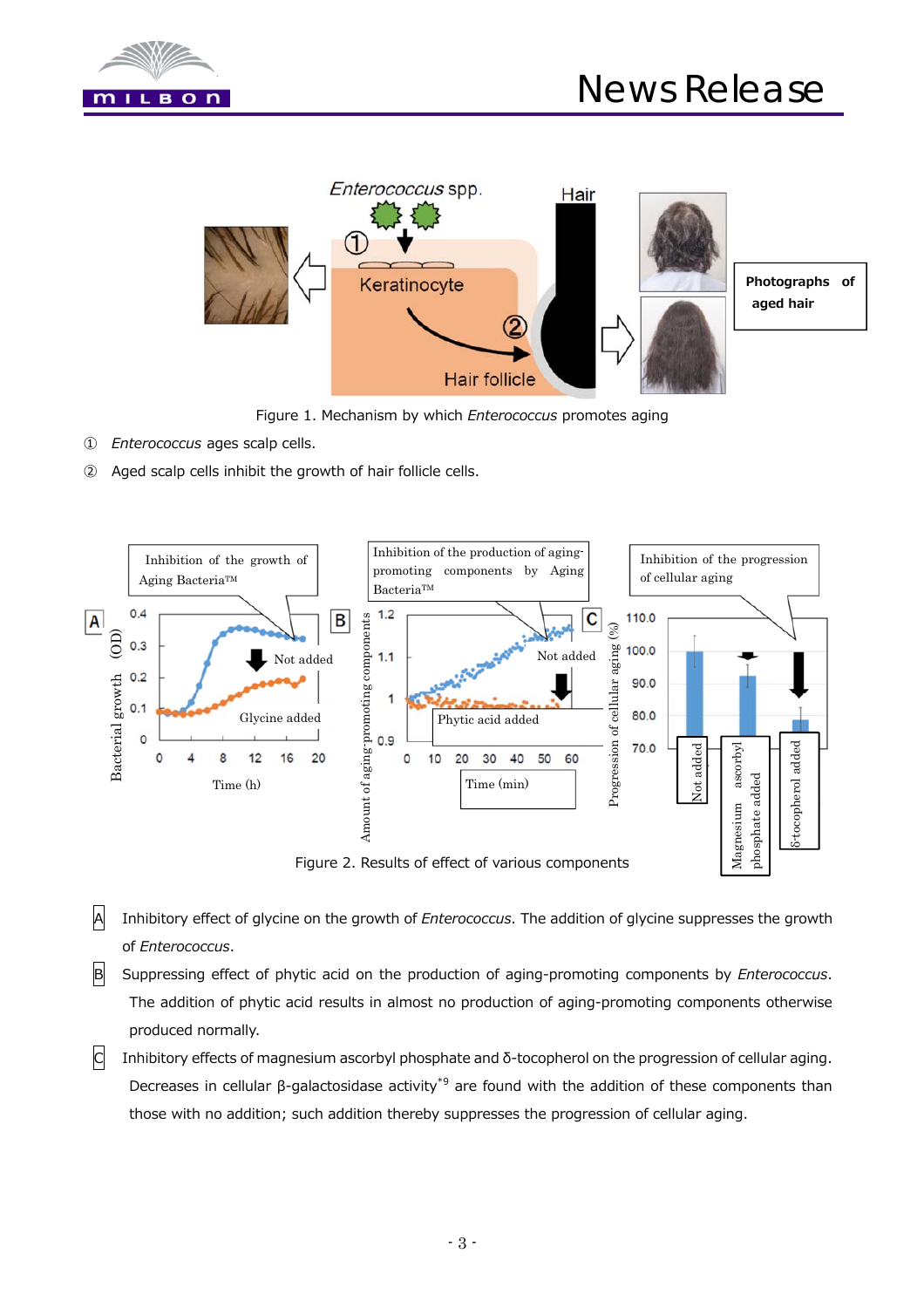

# News Release



Figure 3. Results of the effects of continuous use of scalp serum containing components

# **《Definition of Terms》**

#### ※1 Scalp flora

Bacteria referred to as resident bacteria are present in all areas throughout the human body. The resident bacteria on the scalp are termed as scalp flora. As in plants, resident bacteria grow in colonies to form bacterial plexuses. Therefore, these are referred to as flora and bacterial plexuses on the scalp are called scalp flora.

# ※2 The genus *Enterococcus*

These bacteria are lactic acid bacteria and spherical. Although there have been reports of these bacteria being present in the gastrointestinal tract or oral cavity, they have not previously garnered attention as resident bacteria on areas of the body surface, such as the skin or scalp.

# ※3 Aging of the hair and scalp

The symptoms of aging of the hair include increased number of gray hairs; decreased hair amount per unit area; increased thin hair; increased wavy hair; loss of shine, and stiffness; and decreased resistance to damage. The symptoms of aging of the scalp include increased hair loss, yellowing and browning of the scalp color, and decreased scalp flexibility.

#### ※4 Glycine

This amino acid is present in large quantities in the human body. Its uptake into the cell wall of bacteria inhibits cell division; therefore, it is used as a bacteriostatic agent in foods. It does not affect animal or human cells because these cells do not have cell walls. Occasionally, glycine is used as a moisturizing ingredient in cosmetic products.

#### ※5 Phytic acid

This component is contained in large amounts in plants and particularly in seeds and has the property to bind to iron. *Enterococcus* needs iron to produce aging-promoting components; phytic acid can inhibit this function.